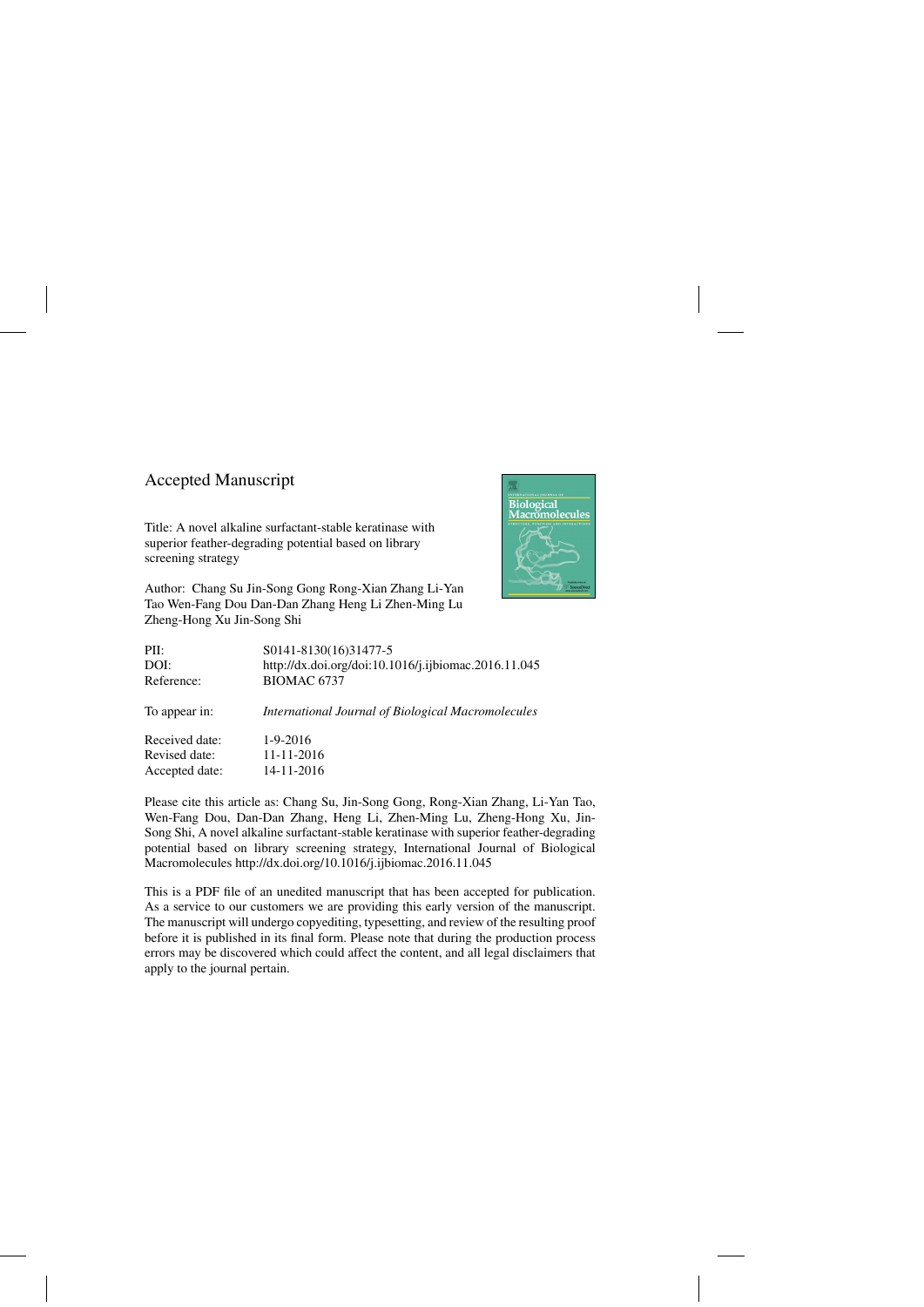## **ACCEPTED MANUSCRIPT**

## **A novel alkaline surfactant-stable keratinase with superior feather-degrading potential based on library screening strategy**

Running title: A novel keratinase with feather-degrading potential

Chang Su, Jin-Song Gong, Rong-Xian Zhang, Li-Yan Tao, Wen-Fang Dou, Dan-Dan Zhang, Heng Li, Zhen-Ming Lu, Zheng-Hong Xu, Jin-Song Shi\*

School of Pharmaceutical Science, Jiangnan University, Wuxi 214122, PR China \*Correspondence: Jin-Song Shi, E-mail: shijs@163.com

Present address: School of Pharmaceutical Science, Jiangnan University, Wuxi, 214122, PR China